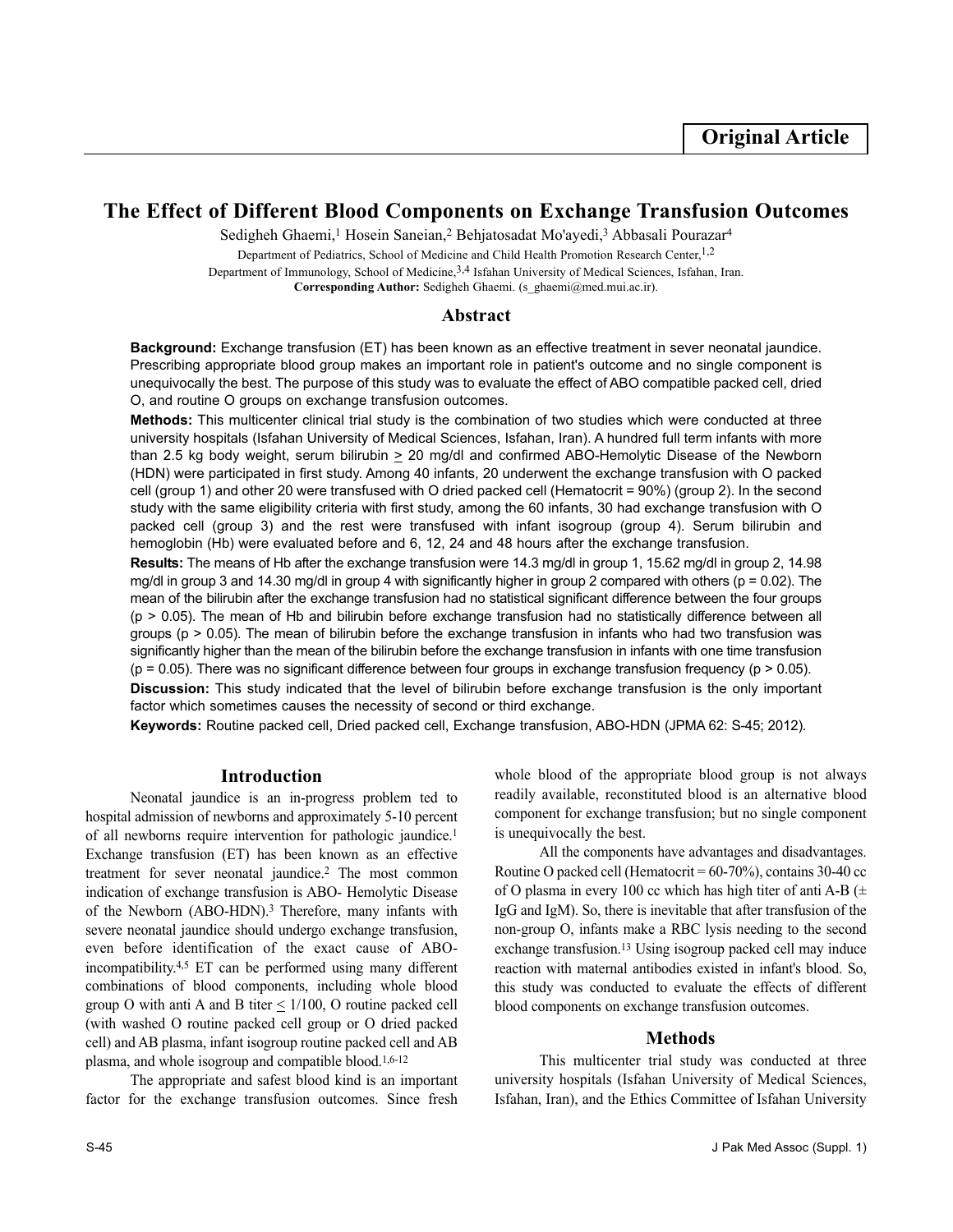of Medical Sciences approved the study protocol.

Infants who had less than one week age, more than 2.5 kg body weight, serum bilirubin > 20 mg/dl and confirmed ABO-HDN were participated in to two separated studies. Patients who had reasons other than ABO haemolytic disease or who had glucose-6 phosphate dehydrogenase deficiency (G6PD) were excluded,

In the first study, after registering demographic data, 40 infants divided into two groups who were perfectly compatible, each group consisted of 20 infants; the group 1 were transfused with reconstituted blood of O routine packed cell and the second group (group 2) were transfused with reconstituted blood of O dried packed cell (Hematocrit  $= 90\%$ , with removing out the O plasma of these packed cells and replacing them with AB plasma). Hematocrit, maternal and neonatal blood group tests — including Rhesus, a direct antiglobulin test (Coombs' test) — and serum bilirubin levels were performed routinely in all cases before ET. Used blood group, hematocrit, duration of hospitalization, the frequency of exchange transfusion, Hb and bilirubin 6, 12, 24 and 48 hours after ET were registered. All infants received phototherapy on admission and phototherapy treatment was continued, except ET periods, until bilirubin was reduced to the desired level.

In the second study, 60 infants were randomly divided into two groups (each group 30 infants) who were perfectly compatible and matched. The inclusion and exclusion criteria were the same as first study. The first group (group 3) was underwent the ET with reconstituted blood of O routine packed cell and the second group (group 4) was transfused with reconstituted blood of infant isogroup routine packed cell. All method conditions were similar to the first study and patients' outcomes were measured as like as the first study.

We used Fisher's exact, chi-square and t tests to compare the data statistically. All the analysis was done with SPSS18 software (version 18, SPSS Inc., Chicago, IL). The threshold p-value of 0.05 was used to provide sufficient evidence to reject the null hypothesis and state that the difference is statistically significant.

#### **Results**

The results of first (Table-1) and second (Table-2) studies indicated that the mean of Hb and hematocrit after the ET in group 2 was significantly higher than the other groups ( $p = 0.02$ ). The mean of bilirubin before the ET in infants who had two transfusion was significantly higher than the infants with one time transfusion ( $p = 0.05$ ). Three infants in group 1, 2 infants in group 2, 5 infants in group 3, and 4 infants in group 4 underwent the second exchange transfusion. According the statistical analysis, there was no significant difference between four groups in ET frequency ( $p > 0.05$ ). The mean of Hb and bilirubin were almost identical before the exchange transfusion in the groups and there was no significant difference between them ( $p > 0.05$ ).

Frequency distribution of the maternal and neonatal blood groups was also measured. The maternal blood group of O and the neonatal blood groupof A were the most. Almost in the majority of the patients, the reticulocyte percentage, peripheral blood smears in terms of spherocytosis, and infant direct agglutination test (DAT) were in a normal range. A significant number of the infants' blood (almost 10%) -who had blood cultures before negative exchange transfusion- was positive after the exchange transfusion. The frequency of exchange transfusion in males was twofold more than females but the frequency of the second exchange transfusion

**Table-1: The results of the measured variables in group who had exchange transfusion using dried packed cell O [intervention group (group 1)] and group who had exchange transfusion using routine packed cell O [control group (group 2)].**

|                                                                              |                                     | Group        | Number | Mean  | P-value |
|------------------------------------------------------------------------------|-------------------------------------|--------------|--------|-------|---------|
| Hemoglobin                                                                   | before exchange transfusion         | Intervention | 20     | 15.02 | 0.64    |
|                                                                              |                                     | Control      | 20     | 15.4  |         |
|                                                                              | after exchange transfusion          | Intervention | 20     | 15.62 | 0.02    |
|                                                                              |                                     | Control      | 20     | 14.3  |         |
| Bilirubin                                                                    | before exchange transfusion         | Intervention | 20     | 25.0  | 0.6     |
|                                                                              |                                     | Control      | 20     | 25.96 |         |
|                                                                              | after exchange transfusion          | Intervention | 20     | 10.51 | 0.44    |
|                                                                              |                                     | Control      | 20     | 9.63  |         |
|                                                                              | 6 hours after exchange transfusion  | Intervention | 20     | 16.67 | 0.64    |
|                                                                              |                                     | Control      | 20     | 17.84 |         |
|                                                                              | 12 hours after exchange transfusion | Intervention | 20     | 16.65 | 0.78    |
|                                                                              |                                     | Control      | 20     | 16.22 |         |
|                                                                              | 24 hours after exchange transfusion | Intervention | 20     | 13.15 | 0.21    |
|                                                                              |                                     | Control      | 20     | 14.07 |         |
|                                                                              | 48 hours after exchange transfusion | Intervention | 20     | 11.4  | 0.92    |
|                                                                              |                                     | Control      | 20     | 11.3  |         |
| The frequency of exchange transfusion                                        |                                     | Intervention | 20     | 1.10  | 0.64    |
|                                                                              |                                     | Control      | 20     | 1.15  |         |
| Percentage of the infants who had exchange transfusion                       |                                     | Intervention | 20     | 10%   | 0.5     |
|                                                                              |                                     | Control      | 20     | 15%   |         |
| The average days after which they have been hospitalized or had phototherapy |                                     | Intervention | 20     | 2.6   | 0.61    |
|                                                                              |                                     | Control      | 20     | 2.75  |         |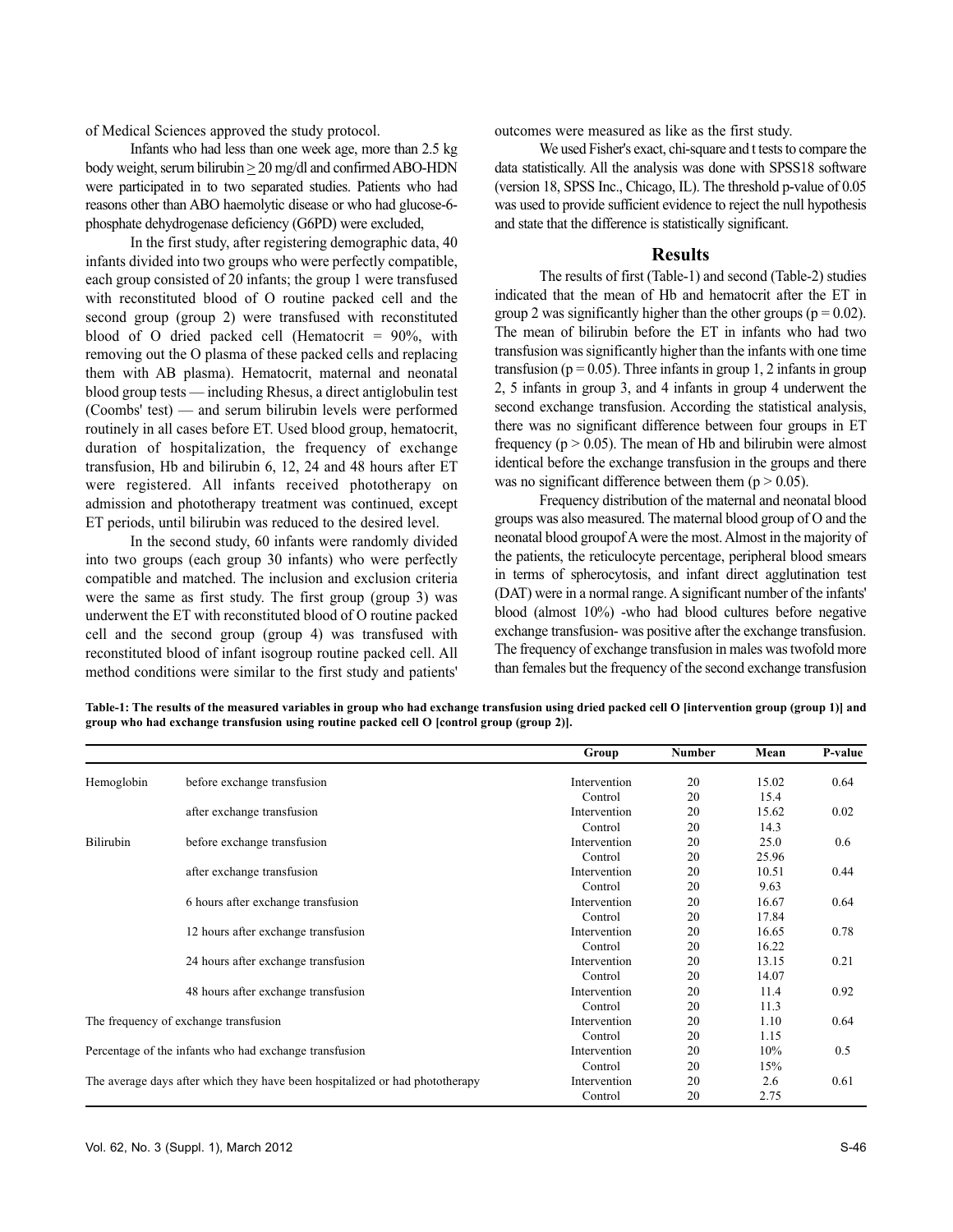|                                                                              |                                     | Group        | Number | Mean  | P-value |
|------------------------------------------------------------------------------|-------------------------------------|--------------|--------|-------|---------|
| Hemoglobin                                                                   | before exchange transfusion         | Intervention | 30     | 15.06 | 0.91    |
|                                                                              |                                     | Control      | 30     | 15.13 |         |
|                                                                              | after exchange transfusion          | Intervention | 30     | 14.30 | 0.92    |
|                                                                              |                                     | Control      | 30     | 14.98 |         |
| Bilirubin                                                                    | before exchange transfusion         | Intervention | 30     | 24.43 | 0.42    |
|                                                                              |                                     | Control      | 30     | 23.37 |         |
|                                                                              | after exchange transfusion          | Intervention | 30     | 10.05 | 0.42    |
|                                                                              |                                     | Control      | 30     | 9.05  |         |
|                                                                              | 6 hours after exchange transfusion  | Intervention | 30     | 17.01 | 0.11    |
|                                                                              |                                     | Control      | 30     | 15.91 |         |
|                                                                              | 12 hours after exchange transfusion | Intervention | 30     | 15.48 | 0.47    |
|                                                                              |                                     | Control      | 30     | 16.13 |         |
|                                                                              | 24 hours after exchange transfusion | Intervention | 30     | 13.86 | 0.97    |
|                                                                              |                                     | Control      | 30     | 13.84 |         |
|                                                                              | 48 hours after exchange transfusion | Intervention | 30     | 11.68 | 0.75    |
|                                                                              |                                     | Control      | 30     | 11.89 |         |
| The frequency of exchange transfusion                                        |                                     | Intervention | 30     | 1.16  | 0.72    |
|                                                                              |                                     | Control      | 30     | 1.13  |         |
| Percentage of the infants who had exchange transfusion                       |                                     | Intervention | 30     | 13.3% | 0.5     |
|                                                                              |                                     | Control      | 30     | 16.7% |         |
| The average days after which they have been hospitalized or had phototherapy |                                     | Intervention | 30     | 3.2   | 0.72    |
|                                                                              |                                     | Control      | 30     | 3.1   |         |

**Table-2: The results of the measured variables in group who had exchange transfusion using infant isogroup packed cell [intervention group (group 3)] and group who had exchange transfusion using O routine packed cell [control group (group 4)].**

in females was twofold more than the males.

### **Discussion**

Unlike the imagination, our results showed that by removing out the O plasma of packed cells and replacing it with AB plasma, no change was occurred in the preliminary results of the exchange transfusion.

The similarity of the results of the first two groups may be because of the following reasons; first of all, 85-90% of the infant's RBCs were the donated globules i.e. O type after the  $ET<sup>6</sup>$  which was compatible with O plasma. Secondly, the same volume of O plasma can be more diluted by double exchange.<sup>5</sup> Thirdly, low percentage lysis of infant cells may have no significant effect on the bilirubin in term infants. It should be noted that this volume of plasma may cause no problem for the term infants but the lysis of RBCs in this volume, may be problematic for the preterm infants; moreover, the O plasma antibodies, by inducing the lysis of RBCs, may cause anemia in the subsequent weeks in term and preterm infants.<sup>14</sup>

Similar to first study, none imaginary results were found in the second study. We found no difference in using isogroup packed cell, compared with O routine packed cell, after ET. The reasons may be as followed; firstly, if there was a significant amount of maternal antibodies against donated RBC in infant serum, the initial cross matching test should be positive before the exchange transfusion.<sup>5</sup> Secondly, in rare cases, the cross matching test cannot screen these low titers<sup>9</sup> and the antibodies could be diluted and affectless by the massive transfused blood.<sup>4</sup> It also should be

infant, the titer of maternal IgG antibody may be higher than mother IgG antibody.<sup>15</sup> Therefore, in preterm infants, the results of using isogroup packed cell may be better than term infants. In Isfahan, Iran, a study conducted on 96 patients with ABO-HDN and showed that none of them had severe jaundice for ET. It may be because of reduction of the prevalence of severe jaundice caused by ABO-HDN in Isfahan and some of the infants underwent exchange transfusion diagnosed by

ABO-HDN might not really be ABO incompatible.<sup>15</sup>

### **Conclusion**

noted that fetal RBCs combined with maternal blood at the 28th pregnancy week; so, there is the possibility of antibody against the fetal antigens which crossing form the placenta. The titers of antibodies gradually increase in serum of the fetus; so in a term

We found that the results of using O routing packed cell, dry packed cell and infant isogroup was similar. According to difficulty of preparing and cost of dry packed cell, many centers could not prepare it and a new strategy should be brought out for these centers. Therefore, it is suggested that for ABO-HDN infants exchange transfusion, whole blood neonatal isogroup could be used or be cross-matched with maternal or neonatal serum.

#### **References**

- 1. Mishra S, Agarwal R, Deorari AK, Paul VK. Jaundice in the newborns. Indian J Pediatr 2008; 75: 157-63.
- 2. Bhutanh RE. Jaundice and Hyperbilirubinemia in New Born. In: Behrman RE, Kleigman RN, Jenson HB. Nelson Textbook of Pediatrics. 16th ed. Philadelphia: WB. Saunders, 2000; pp 513-9.
- 3. Moradi A. Neonatal Hemolytic Diseases. In: Moayedi B. Review of Shifter Alfa